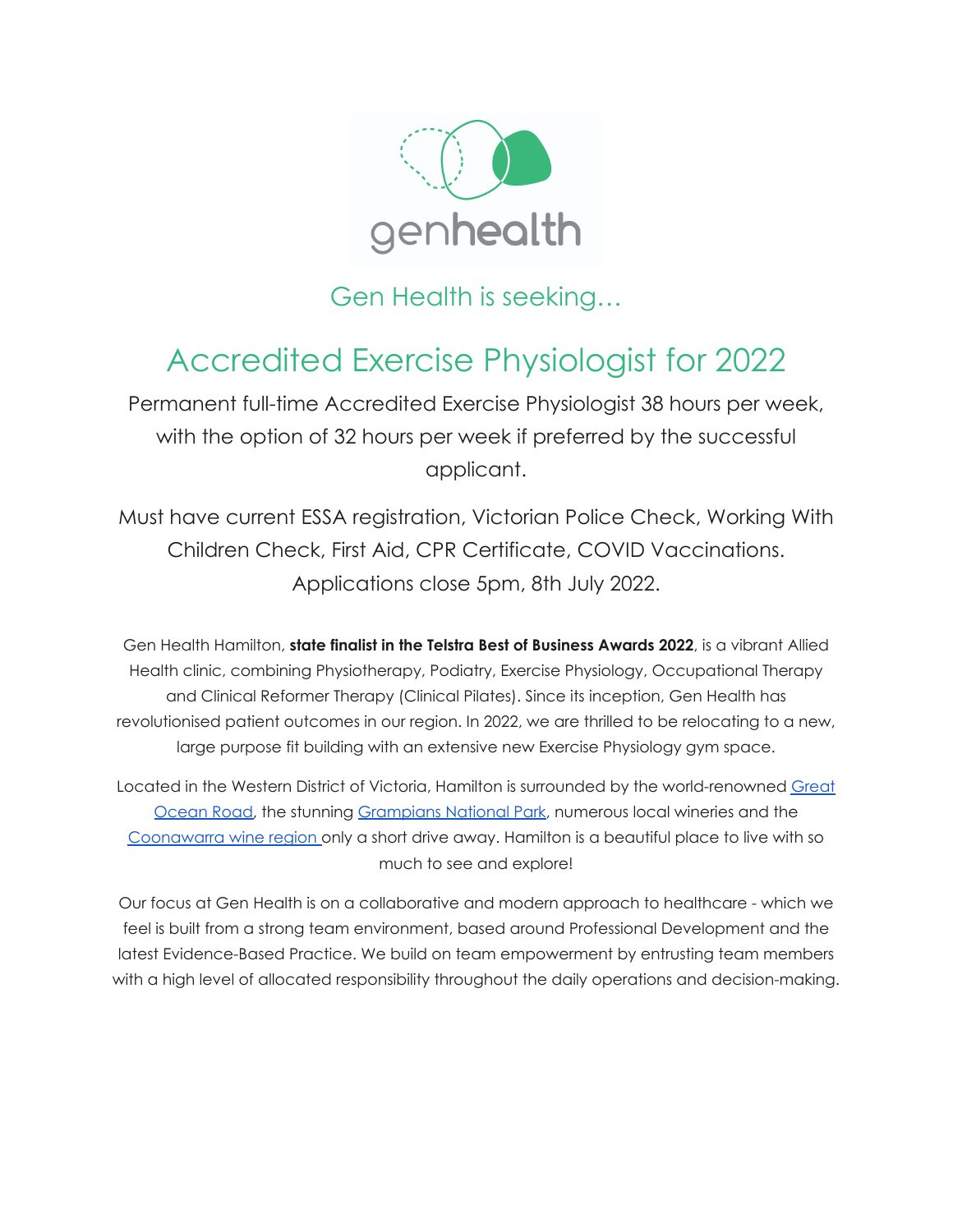## **Team**

Our team currently consists of six physiotherapists, three podiatrists, two exercise physiologists, an occupational therapist & an administration team of seven. Gen Health has the capacity to service over 500 patients per week, including more than 100 Clinical Reformer Therapy classes.

## **What We Can Offer You**

Gen Health offers a flexible working environment & strongly encourages work/life balance. We are seeking full time employment (but negotiable) with a maximum of 38 hours per week. An attractive remuneration package will be discussed with the successful applicant. This package also includes;

- Annually, \$1000 towards your choice of Professional Development training + access to RWAV scholarships
- 1 x paid full day shadowing an experienced EP in a clinic of your choice (or we can help you find one!)
- 1:1 mentoring from our practitioners in their specialised fields
- Weekly 1:1 Professional Development sessions
- The opportunity to specialise in your interested area of Exercise Physiology
- Fortnightly Professional Development sessions with all practitioners (team)
- 2 x paid breaks per day
- 2 x paid administration breaks per week
- Quarterly 'buddy mentor catch ups'
- Monthly social events
- Flexible hours and working environment
- Inclusive role in the running of Gen Health
- A structured career pathway to enable you to grow your AEP career in the direction you desire
- Varied caseload of treating patients 1:1, group exercise classes and running Clinical Reformer Therapy classes
- Generous adjustments to your appointment schedule to allow adequate training & administration.
- Training in the use of our online exercise program, Physitrack
- Assistance from us with finding permanent accommodation in Hamilton
- A rare opportunity to grow and develop your skills in a nurtured team environment of young, highly qualified professionals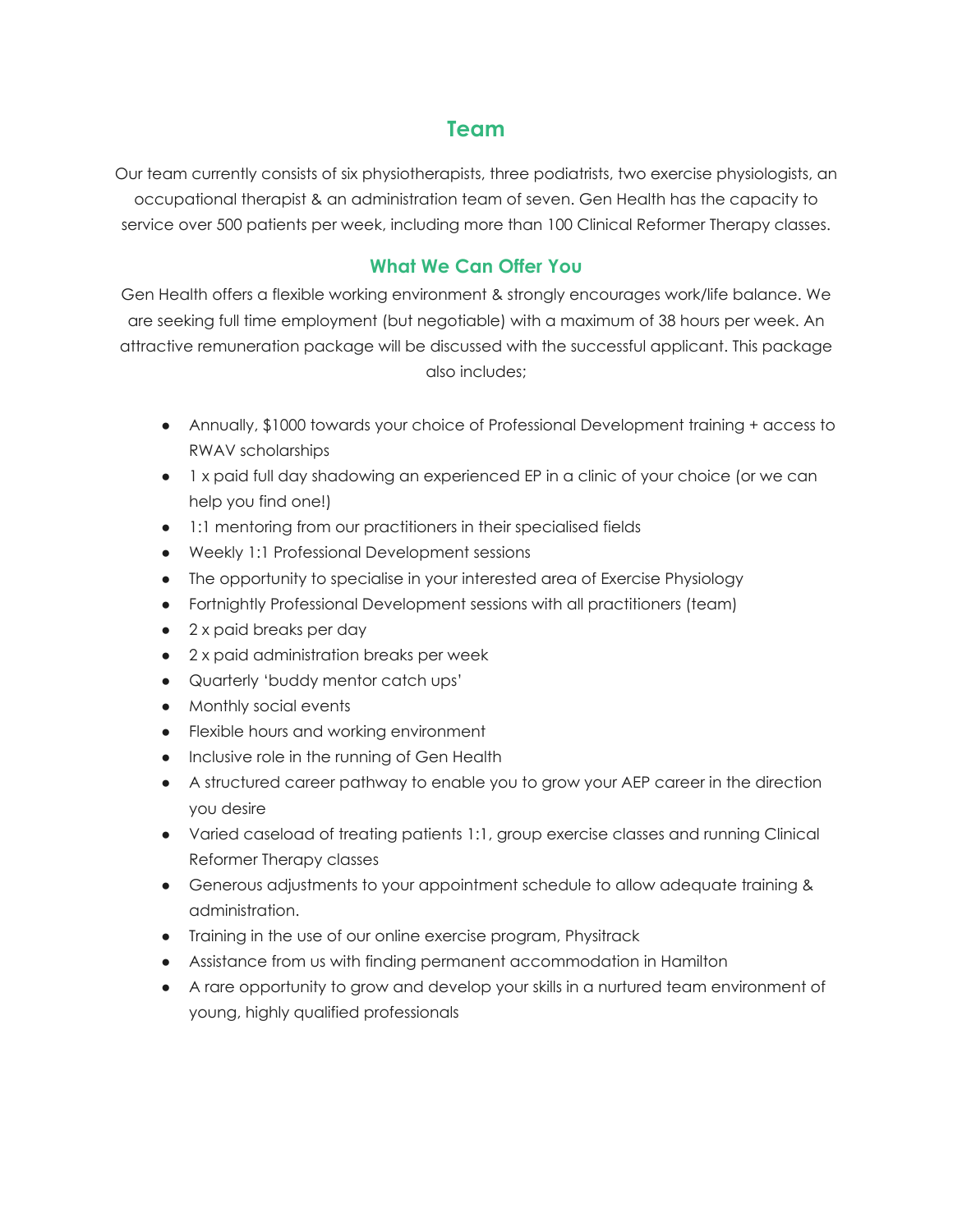## **What Can You Bring?**

Our new AEP would need to be a team player, enthusiastic, interested in community involvement and passionate about furthering their career. New graduates are welcome to apply, however we also value previous experience. The successful applicant must also be personally and professionally aligned with the values that represent Gen Health.

This is a team environment in which all practitioners have a strong focus on working together. We share patients when necessary, and often have joint consults between physio, podiatry or EP. This really sets us apart from the standard expectations associated with Allied Health. We also encourage our practitioners to explore special interests within their field and the community.

### **Values**

Our culture is guided strongly by our mission *"together strengthening the health of our local community"*

and our 6 key values

Striving for outstanding SERVICE Fostering PROACTIVE mindsets Leading with EMPATHY Harbouring a TEAM environment Translating the latest EVIDENCE into practice Being a collaborative COMMUNITY

with all decisions and attitudes reflecting these priorities.

### **Vision**

Our vision, to be 'the most collaborative evidence based health network in the region' shines through with our practitioners' passion for furthering their careers. With our commitment to on-going education, Gen Health's speciality fields now include;

- Persistent Pain
- Paediatric Physiotherapy, Podiatry and Occupational Therapy
- Pelvic Health Physiotherapy
- **Exercise Sports Science**
- Chronic Disease Management
- Individualised Running Assessments and Training Plans
- Vestibular Rehabilitation and Concussion Management